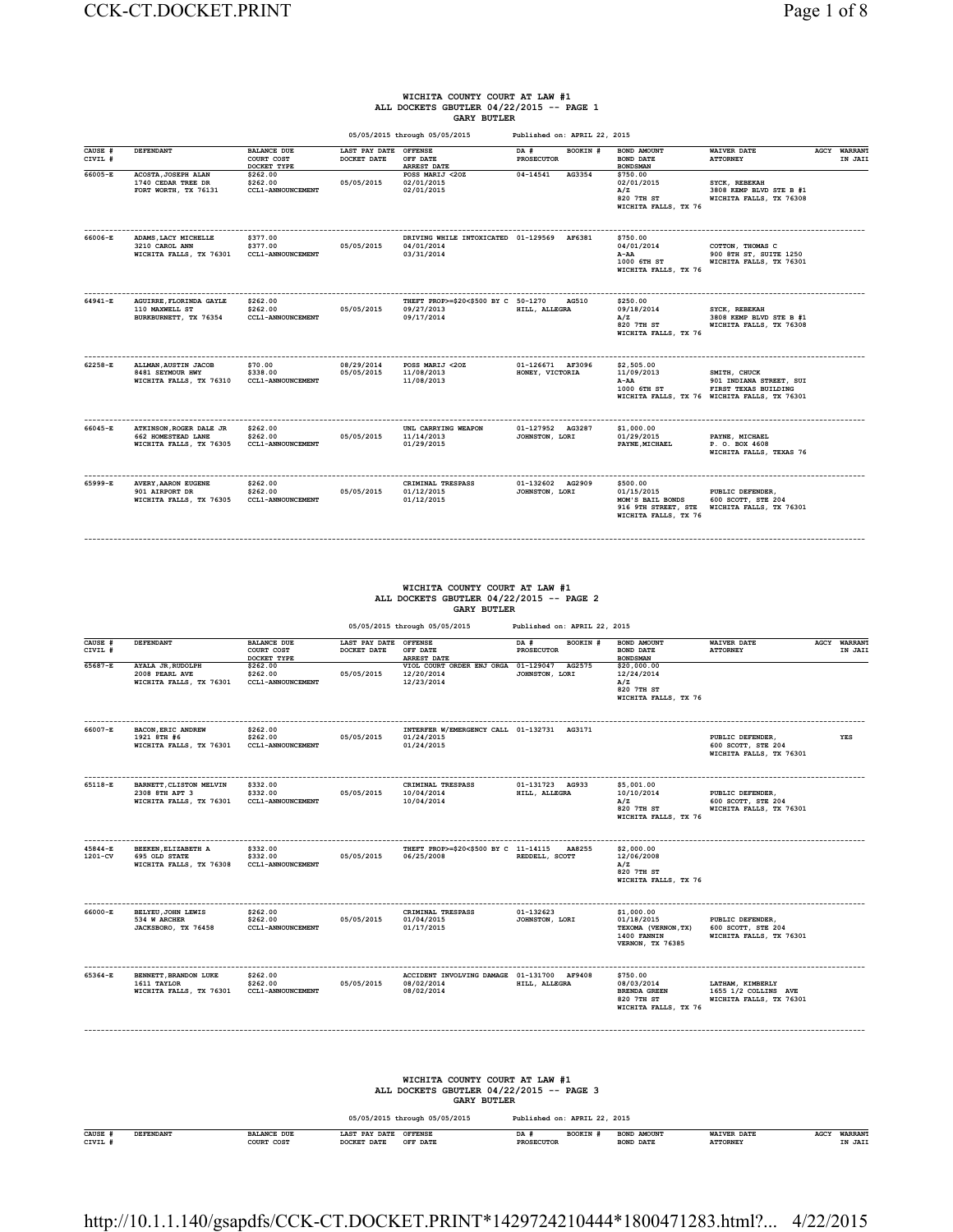| Page 2 of 8 |  |
|-------------|--|
|             |  |

**------------------------------------------------------------------------------------------------------------------------------------------------------------------------------------------**

|         |                                                                     | DOCKET TYPE                                      |            | ARREST DATE                                                    |                                      | <b>BONDSMAN</b>                                                       |                                                                       |
|---------|---------------------------------------------------------------------|--------------------------------------------------|------------|----------------------------------------------------------------|--------------------------------------|-----------------------------------------------------------------------|-----------------------------------------------------------------------|
| 66001-E | <b>BERG. ROCKY DALE</b><br>1607 CENTRAL FWY<br>ELECTRA, TX 76360    | \$377.00<br>\$377.00<br><b>CCL1-ANNOUNCEMENT</b> | 05/05/2015 | DRIVING WHILE INTOXICATED 04-14486<br>01/08/2015<br>01/08/2015 | AG2816<br>JOHNSTON, LORI             | \$750.00<br>01/08/2015<br>A/Z<br>820 7TH ST<br>WICHITA FALLS, TX 76   | PUBLIC DEFENDER,<br>600 SCOTT, STE 204<br>WICHITA FALLS, TX 76301     |
| 65366-E | BISHOP, RANDALL JAY<br>2800 HAMILTON BLV<br>WICHITA FALLS, TX 76308 | \$262.00<br>\$262.00<br><b>CCL1-ANNOUNCEMENT</b> | 05/05/2015 | UNL CARRYING WEAPON<br>10/17/2014<br>10/17/2014                | 04-14325 AG1188<br>HILL, ALLEGRA     | \$2,500.00<br>10/17/2014<br>HARRIS, BRUCE                             | HARRIS, BRUCE<br>900 8TH STREET, STE 106<br>WICHITA FALLS, TX 76301   |
| 65367-E | BISHOP, RANDALL JAY<br>2800 HAMILTON BLV<br>WICHITA FALLS, TX 76308 | \$377.00<br>\$377.00<br><b>CCL1-ANNOUNCEMENT</b> | 05/05/2015 | DRIVING WHILE INTOXICATED 04-14324<br>10/17/2014<br>10/17/2014 | AG1188<br>HILL, ALLEGRA              | \$5,000.00<br>10/17/2014<br>HARRIS, BRUCE                             | HARRIS, BRUCE<br>900 8TH STREET, STE 106<br>WICHITA FALLS, TX 76301   |
| 66009-E | BRITTAIN, CASEY DOUGLAS<br>1605 TULAROSA<br>AMARILLO, TX 79102      | \$262.00<br>\$262.00<br><b>CCL1-ANNOUNCEMENT</b> | 05/05/2015 | THEFT PROP>=\$50<\$500<br>02/03/2015<br>02/03/2015             | 01-132779 AG3398                     | \$250.00<br>02/04/2015<br>A/Z<br>820 7TH ST<br>WICHITA FALLS, TX 76   | PUBLIC DEFENDER,<br>600 SCOTT, STE 204<br>WICHITA FALLS, TX 76301     |
| 65778-E | BROTHERWOOD, JODY BLAKE<br>368 BOWMAN<br>WICHITA FALLS, TX 76308    | \$262.00<br>\$262.00<br><b>CCL1-ANNOUNCEMENT</b> | 05/05/2015 | POSS DANGEROUS DRUG<br>12/17/2014<br>12/17/2014                | 04-14448<br>AG2483<br>JOHNSTON, LORI | \$1,000.00<br>12/18/2014<br>A/Z<br>820 7TH ST<br>WICHITA FALLS, TX 76 | COTTON, THOMAS C<br>900 8TH ST, SUITE 1250<br>WICHITA FALLS, TX 76301 |
| 65779-E | BROTHERWOOD, JODY BLAKE<br>368 BOWNAN<br>WICHITA FALLS, TX 76308    | \$262.00<br>\$262.00<br><b>CCL1-ANNOUNCEMENT</b> | 05/05/2015 | UNL CARRYING WEAPON<br>12/17/2014<br>12/17/2014                | 04-14449<br>AG2483<br>JOHNSTON, LORI | \$1,000.00<br>12/18/2014<br>A/Z<br>820 7TH ST<br>WICHITA FALLS, TX 76 | COTTON, THOMAS C<br>900 8TH ST, SUITE 1250<br>WICHITA FALLS, TX 76301 |

# **WICHITA COUNTY COURT AT LAW #1 ALL DOCKETS GBUTLER 04/22/2015 -- PAGE 4 GARY BUTLER**

**------------------------------------------------------------------------------------------------------------------------------------------------------------------------------------------**

|                        |                                                                              |                                                  |                              | 05/05/2015 through 05/05/2015                                          | Published on: APRIL 22, 2015          |                                                                                       |                                                                                                |                         |
|------------------------|------------------------------------------------------------------------------|--------------------------------------------------|------------------------------|------------------------------------------------------------------------|---------------------------------------|---------------------------------------------------------------------------------------|------------------------------------------------------------------------------------------------|-------------------------|
| CAUSE #<br>CIVIL #     | DEFENDANT                                                                    | <b>BALANCE DUE</b><br>COURT COST<br>DOCKET TYPE  | LAST PAY DATE<br>DOCKET DATE | <b>OFFENSE</b><br>OFF DATE<br><b>ARREST DATE</b>                       | DA #<br>BOOKIN #<br><b>PROSECUTOR</b> | BOND AMOUNT<br><b>BOND DATE</b><br><b>BONDSMAN</b>                                    | <b>WAIVER DATE</b><br><b>ATTORNEY</b>                                                          | AGCY WARRANT<br>IN JAIL |
| $65494 - E$<br>1860-CV | <b>BYERS, JOSEPH LEE</b><br>704 HARRISON<br>WICHITA FALLS, TX 76301          | \$332.00<br>\$332.00<br><b>CCL1-ANNOUNCEMENT</b> | 05/05/2015                   | CRIMINAL TRESPASS<br>11/25/2014<br>11/25/2014                          | 01-132158<br>AG2039<br>JOHNSTON, LORI | \$2,002.00<br>11/26/2014<br><b>BRENDA GREEN</b><br>820 7TH ST<br>WICHITA FALLS, TX 76 | MCKNIGHT, JEFF<br>900 8TH STREET, SUITE 31<br>WICHITA FALLS, TEXAS 76                          |                         |
| 65493-E<br>1861-CV     | <b>BYERS.JOSEPH LEWIS</b><br>704 HARRISON<br>WICHITA FALLS, TX 76301         | \$402.00<br>\$402.00<br><b>CCL1-ANNOUNCEMENT</b> | 05/05/2015                   | CRIMINAL TRESPASS<br>11/28/2014<br>11/28/2014                          | 01-132190 AG2107<br>JOHNSTON, LORI    | \$3,002.00<br>12/11/2014<br><b>BRENDA GREEN</b><br>820 7TH ST<br>WICHITA FALLS, TX 76 | MCKNIGHT, JEFF<br>900 8TH STREET, SUITE 31<br>WICHITA FALLS, TEXAS 76                          |                         |
| 66010-E                | CARPENTER, JUSTIN DEWAYNE<br>1503 KEMP<br>WICHITA FALLS, TX 76308            | \$262.00<br>\$262.00<br><b>CCL1-ANNOUNCEMENT</b> | 05/05/2015                   | POSS CS PG $3 < 28$ G<br>02/12/2015<br>02/12/2015                      | 10-9680<br>AG3583                     | \$2,000.00<br>02/12/2015<br>A/Z<br>820 7TH ST<br>WICHITA FALLS, TX 76                 | PUBLIC DEFENDER,<br>600 SCOTT, STE 204<br>WICHITA FALLS, TX 76301                              |                         |
| 65149-E                | CARTER, PAUL ANTHONY<br><b>301 NORTH BROADWAY</b><br>WICHITA FALLS, TX 76301 | \$262.00<br>\$262.00<br><b>CCL1-ANNOUNCEMENT</b> | 05/05/2015                   | POSS CS PG $3 < 28$ G<br>09/22/2014<br>09/22/2014                      | 01-130387 AG631<br>JOHNSTON, LORI     |                                                                                       | PUBLIC DEFENDER,<br>600 SCOTT, STE 204<br>WICHITA FALLS, TX 76301                              |                         |
| 65495-E                | CARTER, PAUL ANTHONY<br><b>306 NORTH BROADWAY</b><br>WICHITA FALLS, TX 76301 | \$262.00<br>\$262.00<br><b>CCL1-ANNOUNCEMENT</b> | 05/05/2015                   | ASSAULT CAUSES BODILY INJ 01-131613 AG631<br>09/22/2014<br>09/22/2014  | JOHNSTON, LORI                        |                                                                                       | PUBLIC DEFENDER,<br>600 SCOTT, STE 204<br>WICHITA FALLS, TX 76301                              | M                       |
| 65985-E                | CASEY, RHONDA LAVONNE<br>1046 W 46TH ST<br>TULSA, OK 74107                   | \$262.00<br>\$262.00<br><b>CCL1-ANNOUNCEMENT</b> | 05/05/2015                   | UNL INSTALLATION OF TRACK 01-132732 AG3306<br>01/29/2015<br>01/29/2015 |                                       | \$1,000.00<br>01/30/2015<br>A/Z<br>820 7TH ST                                         | ESTRADA, ROBERT<br>PO BOX 2006<br>1304 14TH ST<br>WICHITA FALLS, TX 76 WICHITA FALLS, TX 76307 |                         |

| WICHITA COUNTY COURT AT LAW #1           |
|------------------------------------------|
| ALL DOCKETS GBUTLER 04/22/2015 -- PAGE 5 |
| <b>GARY BUTLER</b>                       |

|                    |                                                                 |                                                 |                              | 05/05/2015 through 05/05/2015                    | Published on: APRIL 22, 2015 |          |                                                    |                                                                      |      |                           |
|--------------------|-----------------------------------------------------------------|-------------------------------------------------|------------------------------|--------------------------------------------------|------------------------------|----------|----------------------------------------------------|----------------------------------------------------------------------|------|---------------------------|
| CAUSE #<br>CIVIL # | DEFENDANT                                                       | <b>BALANCE DUE</b><br>COURT COST<br>DOCKET TYPE | LAST PAY DATE<br>DOCKET DATE | <b>OFFENSE</b><br>OFF DATE<br><b>ARREST DATE</b> | DA #<br>PROSECUTOR           | BOOKIN # | BOND AMOUNT<br><b>BOND DATE</b><br><b>BONDSMAN</b> | <b>WAIVER DATE</b><br><b>ATTORNEY</b>                                | AGCY | <b>WARRANT</b><br>IN JAII |
| 63869-E<br>1729-CV | CASTILLO, ALEX MARCELO<br>908 GERALD<br>WICHITA FALLS, TX 76301 | \$0.00<br>\$402.00<br><b>CCL1-ANNOUNCEMENT</b>  | 05/05/2015                   | POSS MARIJ <20Z<br>12/04/2013<br>04/04/2014      | 01-126795<br>KUCERA, ALLYSON | AF6471   |                                                    | NIMZ, DUSTIN E.<br>900 8TH ST., STE. 1400<br>WICHITA FALLS, TX 76301 |      |                           |
| 64392-E<br>1816-CV | CHAVIRA, JORGE LEWIS<br>2505 DENZIL                             | \$332.00<br>\$332.00                            | 05/05/2015                   | POSS CS PG $3 < 28$ G<br>07/13/2014              | 01-129396<br>HILL, ALLEGRA   | AF8859   | \$1,001.00<br>07/13/2014                           |                                                                      |      |                           |

http://10.1.1.140/gsapdfs/CCK-CT.DOCKET.PRINT\*1429724210444\*1800471283.html?... 4/22/2015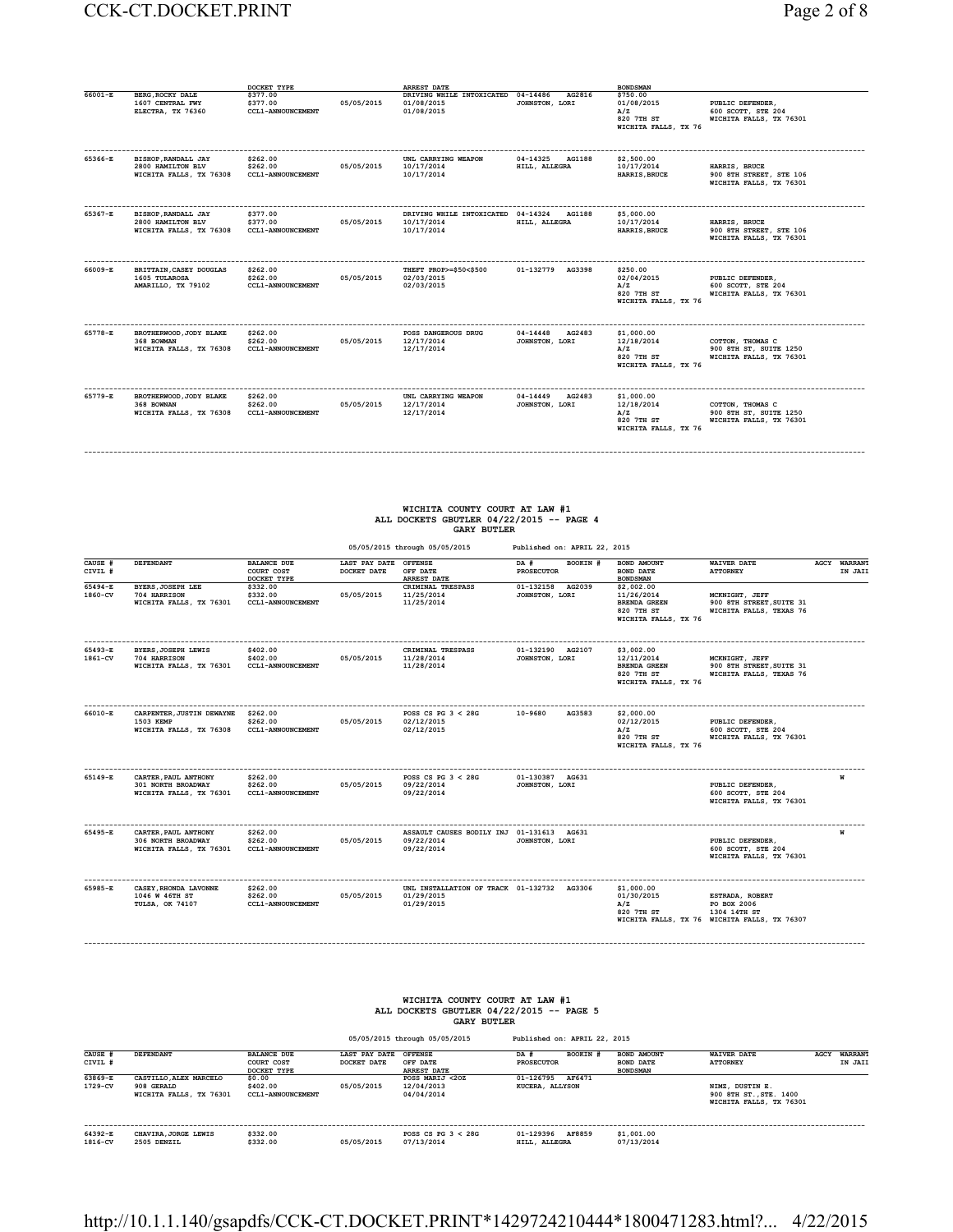#### CCK-CT.DOCKET.PRINT Page 3 of 8

|                    | WICHITA FALLS, TX 76301                                                            | CCL1-ANNOUNCEMENT                                        |                                      | 07/13/2014                                                                                       |                                          | SANDERS, DEAN                                                                                                       |                                                                                          |                         |
|--------------------|------------------------------------------------------------------------------------|----------------------------------------------------------|--------------------------------------|--------------------------------------------------------------------------------------------------|------------------------------------------|---------------------------------------------------------------------------------------------------------------------|------------------------------------------------------------------------------------------|-------------------------|
| 64393-E<br>1815-CV | CHAVIRA, JORGE LEWIS<br>2505 DENZIL<br>WICHITA FALLS, TX 76301                     | \$332.00<br>\$332.00<br>CCL1-ANNOUNCEMENT                | 05/05/2015                           | POSS MARIJ >20Z<=40Z<br>07/13/2014<br>07/13/2014                                                 | 01-129397 AF8859<br>HILL, ALLEGRA        | \$3,001.00<br>07/15/2014<br>SANDERS, DEAN                                                                           |                                                                                          |                         |
| 66022-E            | CLEAVER, MOLLY LOUISE<br>317 NW HWY<br>HOLLIDAY, TX 76366                          | \$262.00<br>\$262.00<br><b>CCL1-ANNOUNCEMENT</b>         | 05/05/2015                           | DOSS MART.T <202<br>02/03/2015<br>02/03/2015                                                     | 01-132828 AG3392<br>JOHNSTON, LORI       | \$500.00<br>02/04/2015<br>A/Z<br>820 7TH ST<br>WICHITA FALLS, TX 76                                                 | PUBLIC DEFENDER,<br>600 SCOTT, STE 204<br>WICHITA FALLS, TX 76301                        |                         |
| 66003-E            | COBBS. TYLER AUSTIN<br>820 HOLIDAY LN<br>SHERMAN, TX 75090                         | \$262.00<br>\$262.00<br>CCL1-ANNOUNCEMENT                | 05/05/2015                           | ASSAULT CAUSES BODILY INJ 01-132570 AG3126<br>10/26/2014<br>01/22/2015                           | JOHNSTON, LORI                           | \$1,500,00<br>01/22/2015<br>BUDDY'S<br>917SCOTT ST<br>WICHITA FALLS, TX 76                                          | MAHLER, RICK L<br>719 SCOTT AVE STE 616<br>WICHITA FALLS, TX 76301                       |                         |
| -------<br>66024-E | -----------------<br>CROSS, STEPHEN BARRY<br>2140 AVE F<br>WICHITA FALLS, TX 76309 | ---------<br>\$262.00<br>\$262.00<br>CCL1-ANNOUNCEMENT   | 05/05/2015                           | INTERFER W/EMERGENCY CALL 01-133245 AG3557<br>02/10/2015<br>02/10/2015                           | JOHNSTON, LORI                           | --------------<br>\$2,500.00<br>02/11/2015<br>A/Z<br>820 7TH ST<br>WICHITA FALLS, TX 76                             | .<br>CANNEDY, MARTY<br>1407 9TH STREET<br>WICHITA FALLS, TEXAS 76                        |                         |
| 66025-E            | DAVIS.DAVID DEWAYNE<br>307 W PARK<br>IOWA PARK, TX 76367                           | \$262.00<br>\$262.00<br>CCL1-ANNOUNCEMENT                | 05/05/2015                           | CRIMINAL TRESPASS<br>02/06/2015<br>02/10/2015                                                    | 01-132804 AG3554<br>JOHNSTON, LORI       | \$10,000.00<br>FALLS TOWNE BAIL BON<br>FALLS TOWNE BAIL BON<br>916 9TH STREET, STE                                  | HOMYK, KRISTEN<br>900 8TH STREET STE 815<br>WICHITA FALLS, TEXAS 76                      |                         |
|                    |                                                                                    |                                                          |                                      | WICHITA COUNTY COURT AT LAW #1<br>ALL DOCKETS GBUTLER 04/22/2015 -- PAGE 6<br><b>GARY BUTLER</b> |                                          |                                                                                                                     |                                                                                          |                         |
|                    |                                                                                    |                                                          |                                      | 05/05/2015 through 05/05/2015                                                                    | Published on: APRIL 22, 2015             |                                                                                                                     |                                                                                          |                         |
| CAUSE #<br>CIVIL # | <b>DEFENDANT</b>                                                                   | <b>BALANCE DUE</b><br>COURT COST                         | LAST PAY DATE OFFENSE<br>DOCKET DATE | OFF DATE                                                                                         | <b>BOOKIN #</b><br>DA #<br>PROSECUTOR    | BOND AMOUNT<br>BOND DATE                                                                                            | <b>WATVER DATE</b><br><b>ATTORNEY</b>                                                    | AGCY WARRANT<br>IN JAII |
| $66113 - R$        | DAVIS, DAVID DEWAYNE<br>307 W. PARK<br>IOWA PARK, TX 76367                         | DOCKET TYPE<br>\$262.00<br>\$262.00<br>CCL1-ANNOUNCEMENT | 05/05/2015                           | <b>ARREST DATE</b><br>THEFT PROP>=\$50<\$500<br>02/04/2015<br>02/16/2015                         | 01-132803 AG3671<br>JOHNSTON, LORI       | <b>BONDSMAN</b><br>\$10,000.00<br>02/17/2015<br>FALLS TOWNE BAIL BON<br>FALLS TOWNE BAIL BON<br>916 9TH STREET, STE | HOMYK, KRISTEN<br>900 8TH STREET STE 815<br>WICHITA FALLS, TEXAS 76                      |                         |
| 66114-E            | DAVIS, DAVID DEWAYNE<br>307 W. PARK<br>IOWA PARK, TX 76367                         | \$262.00<br>\$262.00<br>CCL1-ANNOUNCEMENT                | 05/05/2015                           | THEFT PROP>=\$50<\$500<br>01/22/2015<br>02/16/2015                                               | 01-132802 AG3671<br>JOHNSTON, LORI       | \$10,000.00<br>02/17/2015<br>FALLS TOWNE BAIL BON<br>916 9TH STREET, STE                                            | HOMYK, KRISTEN<br>FALLS TOWNE BAIL BON 900 STH STREET STE 815<br>WICHITA FALLS, TEXAS 76 |                         |
| 66115-E            | DAVIS, DAVID DEWAYNE<br>307 W. PARK<br>IOWA PARK, TX 76367                         | \$262.00<br>\$262.00<br>CCL1-ANNOUNCEMENT                | 05/05/2015                           | THEFT PROP>=\$50<\$500<br>12/31/2014<br>02/16/2015                                               | 01-132801 AG3671<br>JOHNSTON, LORI       | \$10,000.00<br>02/17/2015<br>FALLS TOWNE BAIL BON<br>FALLS TOWNE BAIL BON<br>916 9TH STREET, STE                    | HOMYK, KRISTEN<br>900 8TH STREET STE 815<br>WICHITA FALLS, TEXAS 76                      |                         |
| 63440-E            | DUGGINS , DAVID RANDALL<br>3714 OLD IOWA PARK RD<br>WICHITA FALLS, TX 76301        | \$332.00<br>\$332.00<br><b>CCL1-ANNOUNCEMENT</b>         | 05/05/2015                           | CRIMINAL TRESPASS<br>02/01/2014<br>02/01/2014                                                    | $02 - 3496$<br>AF5040<br>KUCERA, ALLYSON |                                                                                                                     | PUBLIC DEFENDER.<br>600 SCOTT, STE 204<br>WICHITA FALLS, TX 76301                        |                         |
| 64771-E            | GARCIA, JOSE<br>106 LEE ST<br>WICHITA FALLS, TX 76301                              | \$262.00<br>\$262.00<br>CCL1-ANNOUNCEMENT                | 05/05/2015                           | CRIMINAL TRESPASS<br>06/24/2014<br>07/30/2014                                                    | 01-130849 AF9311<br>HILL, ALLEGRA        | \$1,001.00<br>08/13/2014<br>PR                                                                                      | PUBLIC DEFENDER,<br>600 SCOTT, STE 204<br>WICHITA FALLS, TX 76301                        |                         |

#### **WICHITA COUNTY COURT AT LAW #1 ALL DOCKETS GBUTLER 04/22/2015 -- PAGE 7 GARY BUTLER**

**------------------------------------------------------------------------------------------------------------------------------------------------------------------------------------------**

 **05/05/2015 through 05/05/2015 Published on: APRIL 22, 2015 CAUSE # DEFENDANT BALANCE DUE LAST PAY DATE OFFENSE DA # BOOKIN # BOND AMOUNT WAIVER DATE AGCY WARRANT CIVIL # COURT COST DOCKET DATE OFF DATE PROSECUTOR BOND DATE ATTORNEY IN JAIL DOCKET TYPE ARREST DATE BONDSMAN 66029-E GREEN,JAVALIN JOZETTE \$262.00 CRIMINAL TRESPASS 01-132684 AG3178 \$500.00 5300 PROFESSIONAL APT 509 \$262.00 05/05/2015 01/24/2015 JOHNSTON, LORI 01/25/2015 ELLIOTT, SUSAN WICHITA FALLS, TX 76302 CCL1-ANNOUNCEMENT 01/24/2015 A/Z 710 LAMAR STREET STE. 4 EXECUTE 122015**<br> **EXECUTE 122015**<br> **EXECUTE 122015**<br> **EXECUTE 122015**<br> **EXECUTE 122015**<br> **EXECUTE 122015**<br> **EXECUTE 1220 7TH ST<br>
<b>EXECUTE 1220 7TH ST**<br> **EXECUTE 122015**<br> **EXECUTE 1220 7TH ST<br>
<b>EXECUTE 1220 7TH ST**<br> **EXECU M/Z**<br>**WICHITA FALLS, TX 76**<br>**WICHITA FALLS, TX 76 ------------------------------------------------------------------------------------------------------------------------------------------------------------------------------------------ 65782-E HAWKINS,ROBERT WESLEY \$262.00 ASSAULT CAUSES BODILY INJ 10-9263 AG2773 \$1,000.00 5502 HOOPER \$262.00 05/05/2015 01/11/2014 JOHNSTON, LORI 01/06/2015 BARBER, MARK WICHITA FALLS, TX 76306 CCL1-ANNOUNCEMENT 01/05/2015 BARBER 1101 SCOTT AVE., STE. 1 BARBER, MARK<br>1101 SCOTT AVE., STE. 1<br>WICHITA FALLS, TX 76301 ------------------------------------------------------------------------------------------------------------------------------------------------------------------------------------------ 66030-E HEACOX,STEVEN MICHAEL \$262.00 CRIMINAL TRESPASS 01-132679 AG3142 \$500.00**  728 PARK PLACE \$262.00 05/05/2015 01/23/2015 001/23/2015 008NSTON, LORI 01/23/2015<br>TOWA PARK, TX 76367 CCL1-ANNOUNCEMENT 01/23/2015 01/23/2015 MY BONSDSMAN BAIL BO 3808 KEMB- BLVD STE B#1<br>MY BONSDSMAN BAIL BO WICHITA FALL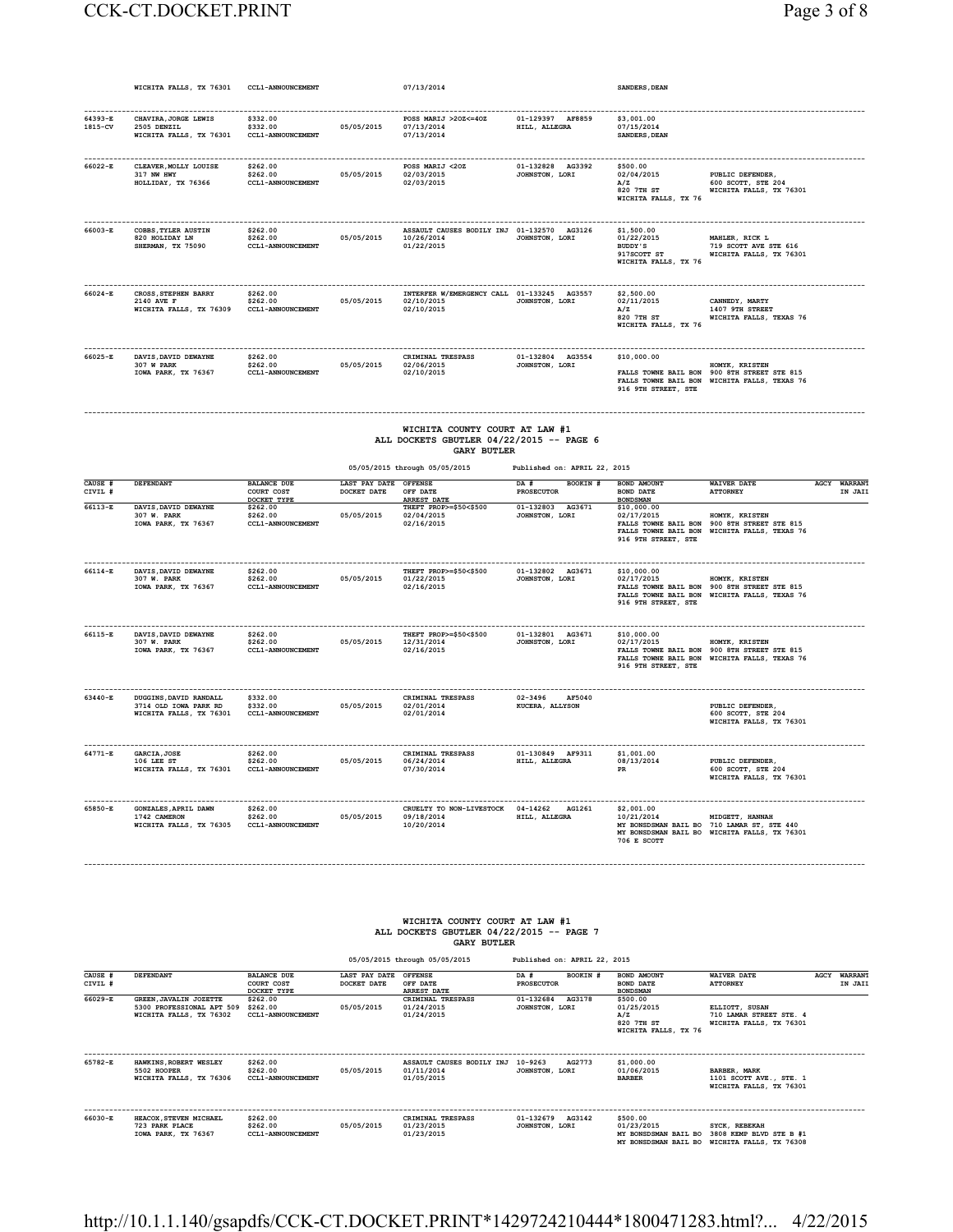|                    |                                                                                                                    |                                                 |                                      |                                                                                                  |                                          | 706 E SCOTT                                                                                 |                                                                                                                                     |                         |
|--------------------|--------------------------------------------------------------------------------------------------------------------|-------------------------------------------------|--------------------------------------|--------------------------------------------------------------------------------------------------|------------------------------------------|---------------------------------------------------------------------------------------------|-------------------------------------------------------------------------------------------------------------------------------------|-------------------------|
| 66031-E            | HERRING, JOHN ORBIN<br>5819 MARQUETTE<br>ARLINGTON, TX 76005                                                       | \$262.00<br>\$262.00<br>CCL1-ANNOUNCEMENT       | 05/05/2015                           | CRIMINAL MISCHIEF >=\$500< 04-14391<br>11/19/2014<br>11/19/2014                                  | AG1898<br>JOHNSTON, LORI                 | \$1,500.00<br>11/19/2014<br>706 E SCOTT                                                     | HYDE, HEATH<br>MY BONSDSMAN BAIL BO 214 CONNALLY SUITE A<br>MY BONSDSMAN BAIL BO SULPHER SPRINGS, TX 754                            |                         |
| 65352-E            | HESS, TOBIN RUSSELL<br>1931 HINES BLVD<br>WICHITA FALLS, TX 76301                                                  | \$262.00<br>\$262.00<br>CCL1-ANNOUNCEMENT       | 05/05/2015                           | CRIMINAL MISCHIEF >=\$500< 01-131883 AG1576<br>09/23/2014<br>11/03/2014                          | JOHNSTON, LORI                           | \$1,000.00<br>11/03/2014<br>MOM'S BAIL BONDS<br>916 9TH STREET, STE<br>WICHITA FALLS, TX 76 |                                                                                                                                     |                         |
| 65783-E            | HOLT. FINIS TERRELL III<br>1517 GLENHAVEN<br>WICHITA FALLS, TX 76301                                               | \$262.00<br>\$262.00<br>CCL1-ANNOUNCEMENT       | 05/05/2015                           | ASSAULT CAUSES BODILY INJ 01-132493 AG2637<br>12/28/2014<br>12/28/2014                           | JOHNSTON, LORI                           | \$1,500,00<br>12/28/2014<br>BUDDY'S<br>917SCOTT ST<br>WICHITA FALLS, TX 76                  | SCHRANDT, TOM<br>1401 HOLLIDAY ST<br>WICHITA FALLS, TEXAS 76                                                                        |                         |
|                    |                                                                                                                    |                                                 |                                      | WICHITA COUNTY COURT AT LAW #1<br>ALL DOCKETS GBUTLER 04/22/2015 -- PAGE 8<br><b>GARY BUTLER</b> |                                          |                                                                                             |                                                                                                                                     |                         |
|                    |                                                                                                                    |                                                 | LAST PAY DATE OFFENSE                | 05/05/2015 through 05/05/2015                                                                    | Published on: APRIL 22, 2015             |                                                                                             |                                                                                                                                     |                         |
| CAUSE #<br>CIVIL # | DEFENDANT                                                                                                          | <b>BALANCE DUE</b><br>COURT COST<br>DOCKET TYPE | DOCKET DATE                          | OFF DATE<br><b>ARREST DATE</b>                                                                   | DA #<br>BOOKIN #<br><b>PROSECUTOR</b>    | BOND AMOUNT<br>BOND DATE<br><b>BONDSMAN</b>                                                 | <b>WAIVER DATE</b><br><b>ATTORNEY</b>                                                                                               | AGCY WARRANT<br>IN JAII |
| 65784-E            | HOOPER, PAUL MATTHEW<br>118 APACHE TR.<br>NOCONA, TX 76255                                                         | \$377.00<br>\$377.00<br>CCL1-ANNOUNCEMENT       | 05/05/2015                           | DRIVING WHILE INTOXICATED 04-14437<br>12/06/2014<br>12/06/2014                                   | AG2256<br>JOHNSTON, LORI                 | \$1,500.00<br>A/Z<br>820 7TH ST<br>WICHITA FALLS, TX 76                                     | LANE, DAVID<br>4312 CALL FIELD RD<br>WICHITA FALLS, TX 76308                                                                        |                         |
| 64288-E            | HUMPHREY, CHEVY KENDAL-MEE \$262.00<br>L-MEECAR<br>1515 CENTRAL FRWY<br>WICHITA FALLS, TX 76306                    | \$262.00<br><b>CCL1-ANNOUNCEMENT</b>            | 05/05/2015                           | POSS MARIJ <20Z<br>06/27/2014<br>06/27/2014                                                      | 04-14074 AF8477<br>HILL, ALLEGRA         | \$500.00<br>06/28/2014<br>MOM'S BATL BONDS                                                  | SMITH, CHUCK<br>901 INDIANA STREET, SUI<br>916 9TH STREET, STE FIRST TEXAS BUILDING<br>WICHITA FALLS, TX 76 WICHITA FALLS, TX 76301 |                         |
| 58838-E            | -------------------------------------<br>HUNNICUTT, TRAVIS CHARLES \$89.00<br>2205 POLK<br>WICHITA FALLS, TX 76309 | \$343.00<br>CCL1-ANNOUNCEMENT                   | 01/02/2014<br>05/05/2015             | POSS MARIJ <20Z<br>10/06/2012<br>10/06/2012                                                      | 04-12261 AE3527<br><b>BATES, ANTHONY</b> | \$1,505.00<br>10/06/2012<br>A/Z<br>820 7TH ST<br>WICHITA FALLS, TX 76                       | PUBLIC DEFENDER,<br>600 SCOTT, STE 204<br>WICHITA FALLS, TX 76301                                                                   |                         |
| 66032-E            | JOHNSON, UNIQUE LYNELL<br>1203 SMITH<br>WICHITA FALLS, TX 76301                                                    | \$262.00<br>\$262.00<br>CCL1-ANNOUNCEMENT       | 05/05/2015                           | POSS MARIJ <20Z<br>01/08/2015<br>01/08/2015                                                      | $20 - 816$<br>AG2832<br>JOHNSTON, LORI   | \$500.00<br>01/09/2015<br>BUDDY'S<br>917SCOTT ST<br>WICHITA FALLS, TX 76                    | PAYNE, MICHAEL<br>P. O. BOX 4608<br>WICHITA FALLS, TEXAS 76                                                                         |                         |
| 65992-E            | JONES, DAYNA MICHELLE<br>203 W. WILLIAMS DR<br>BURKBURNETT, TX 76354                                               | \$262.00<br>\$262.00<br>CCL1-ANNOUNCEMENT       | 05/05/2015                           | THEFT PROP>=\$50<\$500<br>01/31/2015<br>01/31/2015                                               | 01-132740 AG3343                         | \$750.00<br>02/01/2015<br>A/Z<br>820 7TH ST<br>WICHITA FALLS, TX 76                         | TROTTER, FRANK<br>807 8TH ST STE 900<br>WICHITA FALLS, TX 76301                                                                     |                         |
| 63960-E<br>1730-CV | <b>JUSTUS, CALVIN LEE</b><br>1104 FELL LN<br>WICHITA FALLS, TX 76305                                               | \$402.00<br>\$402.00<br>CCL1-ANNOUNCEMENT       | 05/05/2015                           | THEFT OF SERV >=\$20<\$500 01-130068 AF7733<br>05/26/2014<br>05/26/2014                          | HONEY, VICTORIA                          | \$1.001.00<br>05/28/2014<br>FALLS TOWNE BAIL BON 600 SCOTT, STE 204<br>916 9TH STREET, STE  | PUBLIC DEFENDER,<br>FALLS TOWNE BAIL BON WICHITA FALLS, TX 76301                                                                    |                         |
|                    |                                                                                                                    |                                                 |                                      | WICHITA COUNTY COURT AT LAW #1<br>ALL DOCKETS GBUTLER 04/22/2015 -- PAGE 9<br><b>GARY BUTLER</b> |                                          |                                                                                             |                                                                                                                                     |                         |
|                    |                                                                                                                    |                                                 |                                      | 05/05/2015 through 05/05/2015                                                                    | Published on: APRIL 22, 2015             |                                                                                             |                                                                                                                                     |                         |
| CAUSE #<br>CIVIL # | DEFENDANT                                                                                                          | <b>BALANCE DUE</b><br>COURT COST<br>DOCKET TYPE | LAST PAY DATE OFFENSE<br>DOCKET DATE | OFF DATE<br><b>ARREST DATE</b>                                                                   | DA #<br>BOOKIN #<br><b>PROSECUTOR</b>    | BOND AMOUNT<br><b>BOND DATE</b><br><b>BONDSMAN</b>                                          | <b>WAIVER DATE</b><br><b>ATTORNEY</b>                                                                                               | AGCY WARRANT<br>IN JAII |
| $66033 - E$        | KELLER, PRISCILLA DAWN<br>1300 TRAVIS ST<br>WICHITA FALLS, TX 76301                                                | \$262.00<br>\$262.00<br>CCL1-ANNOUNCEMENT       | 05/05/2015                           | CRIMINAL TRESPASS<br>01/27/2015<br>01/27/2015                                                    | 01-132778<br>AG3259<br>JOHNSTON, LORI    | \$250.00<br>01/28/2015<br>A/Z<br>820 7TH ST<br>WICHITA FALLS, TX 76                         |                                                                                                                                     |                         |
| 65377-E            | LOSOYA, REGINO ORTIZ<br>4 SHANOOT CIR<br>WICHITA FALLS, TX 76306                                                   | \$262.00<br>\$262.00<br>CCL1-ANNOUNCEMENT       | 05/05/2015                           | DRIVING W/LIC INV W/PREV 01-131963 AG1640<br>11/05/2014<br>11/05/2014                            | HILL, ALLEGRA                            | \$1,000.00<br>11/06/2014<br>MOM'S BAIL BONDS<br>WICHITA FALLS, TX 76                        | SANDERS, DEAN<br>2113 KELL BLVD E<br>916 9TH STREET, STE WICHITA FALLS, TEXAS 76                                                    |                         |
| 62356-E            | MALDONADO. CHRISTOPHER LEE \$0.00<br>716 PARK ST<br>BURKBURNETT, TX 76354                                          | \$262.00<br><b>CCL1-ANNOUNCEMENT</b>            | 05/05/2015                           | ASSAULT CAUSES BODILY INJ 04-13350 AF2910<br>09/24/2013<br>10/31/2013                            | KUCERA, ALLYSON                          | .<br>\$1,500.00<br>IN CUSTODY                                                               | HARRIS, BRUCE<br>900 8TH STREET, STE 106<br>WICHITA FALLS, TX 76301                                                                 |                         |
| 65379-E            | MCCASKILL, JOHN PATRICK<br>1719 ELIZABETH<br>WICHITA FALLS, TX 76301                                               | \$262.00<br>\$262.00<br>CCL1-ANNOUNCEMENT       | 05/05/2015                           | VIOL COURT ORDER ENJ ORGA 01-130511 AG1830<br>11/14/2014<br>11/14/2014                           | HILL, ALLEGRA                            | \$10,000.00<br>11/15/2014<br>A/Z<br>820 7TH ST<br>WICHITA FALLS, TX 76                      | SANDERS, DEAN<br>2113 KELL BLVD E<br>WICHITA FALLS, TEXAS 76                                                                        |                         |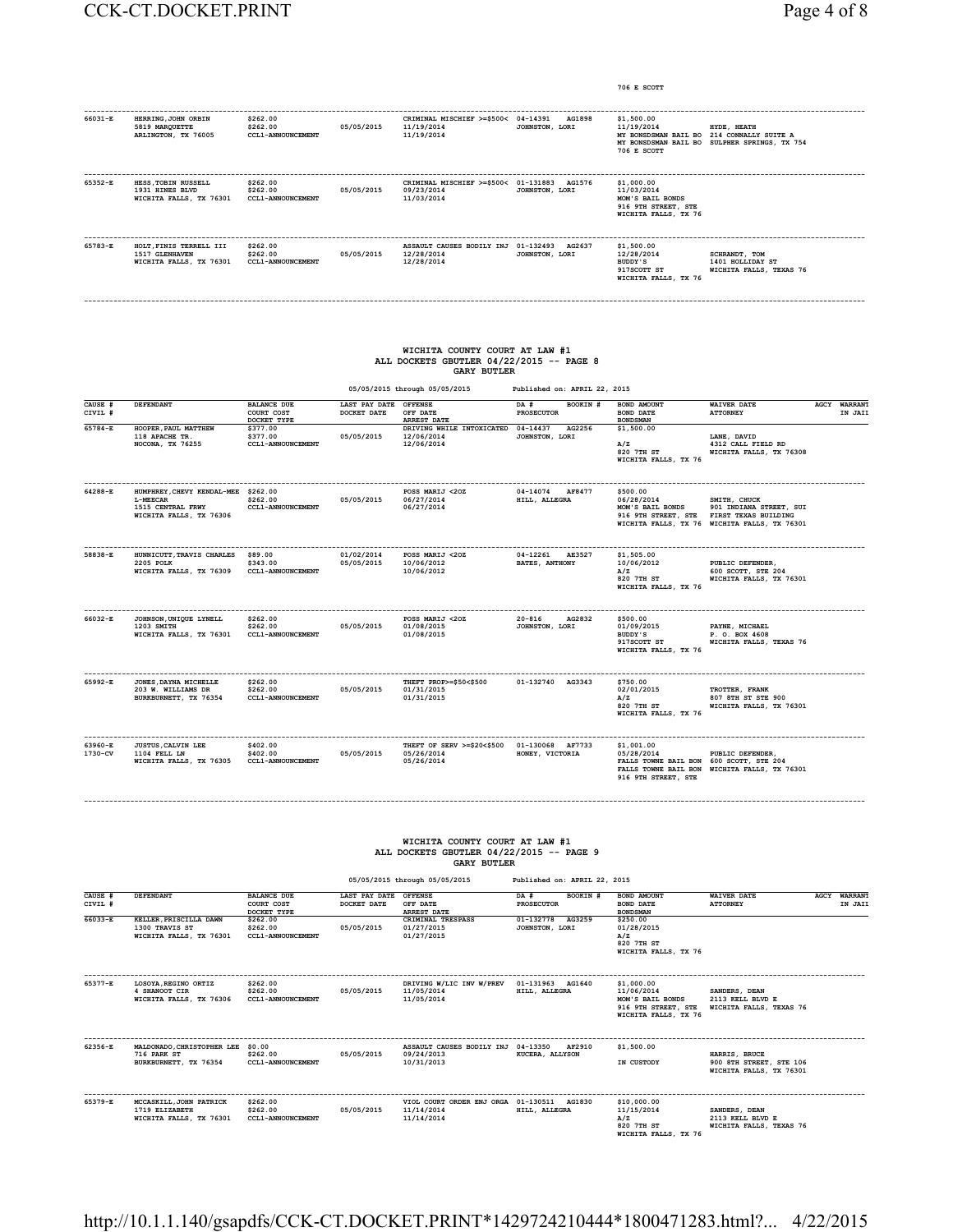| 65130-E            | MCCOY, BRETT MICHAEL<br>3002 LAWRENCE RD<br>WICHITA FALLS, TX 76310 | \$262.00<br>\$262.00<br><b>CCL1-ANNOUNCEMENT</b> | 05/05/2015                   | THEFT PROP>=\$50<\$500<br>08/11/2014<br>09/16/2014                                                | 01-131477 AG491<br>HILL, ALLEGRA | \$500.00<br>09/17/2014<br>A/Z<br>820 7TH ST<br>WICHITA FALLS, TX 76                   | PUBLIC DEFENDER.<br>600 SCOTT, STE 204<br>WICHITA FALLS, TX 76301 |                                   |
|--------------------|---------------------------------------------------------------------|--------------------------------------------------|------------------------------|---------------------------------------------------------------------------------------------------|----------------------------------|---------------------------------------------------------------------------------------|-------------------------------------------------------------------|-----------------------------------|
| 65131-E            | MCCOY, BRETT MICHAEL<br>5504 BRIARGROVE<br>WICHITA FALLS, TX 76310  | \$262.00<br>\$262.00<br><b>CCL1-ANNOUNCEMENT</b> | 05/05/2015                   | RESIST ARREST SEARCH OR T 01-131679<br>09/29/2014<br>09/29/2014                                   | <b>AG789</b><br>HILL, ALLEGRA    | \$1,000.00<br>09/29/2014<br><b>BRENDA GREEN</b><br>820 7TH ST<br>WICHITA FALLS, TX 76 | PUBLIC DEFENDER,<br>600 SCOTT, STE 204<br>WICHITA FALLS, TX 76301 |                                   |
|                    |                                                                     |                                                  |                              |                                                                                                   |                                  |                                                                                       |                                                                   |                                   |
|                    |                                                                     |                                                  |                              | WICHITA COUNTY COURT AT LAW #1<br>ALL DOCKETS GBUTLER 04/22/2015 -- PAGE 10<br><b>GARY BUTLER</b> |                                  |                                                                                       |                                                                   |                                   |
|                    |                                                                     |                                                  |                              | 05/05/2015 through 05/05/2015                                                                     | Published on: APRIL 22, 2015     |                                                                                       |                                                                   |                                   |
| CAUSE #<br>CIVIL # | <b>DEFENDANT</b>                                                    | <b>BALANCE DUE</b><br>COURT COST                 | LAST PAY DATE<br>DOCKET DATE | <b>OFFENSE</b><br>OFF DATE                                                                        | DA #<br>BOOKIN #<br>PROSECUTOR   | <b>BOND AMOUNT</b><br><b>BOND DATE</b>                                                | <b>WAIVER DATE</b><br><b>ATTORNEY</b>                             | <b>WARRANT</b><br>AGCY<br>IN JAIL |

 $\texttt{64259-E}\texttt{MCCREARY,LISA}\texttt{DONDSMAN}\texttt{DONSE} \texttt{MNEST} \texttt{MNSANT\_CANSE} \texttt{DONES} \texttt{DONES} \texttt{DONES} \texttt{DONES} \texttt{DONES} \texttt{DONES} \texttt{DONES} \texttt{DONES} \texttt{DONES} \texttt{DONSE} \texttt{DONSE} \texttt{DONSE} \texttt{DONSE} \texttt{DONSE} \texttt{DONSE} \texttt{DONSE} \texttt{DONSE} \texttt{DONSE} \texttt{DONSE} \texttt{DONSE} \text$  **820 7TH ST** 

| 65785-E            | MCCULLOUGH, CAMERON JOSEPH \$262.00<br>1002 SHADY LANE<br>BURKBURNETT, TX 76354           | \$262.00<br><b>CCL1-ANNOUNCEMENT</b>             | 05/05/2015 | THEFT PROP>=\$50<\$500<br>10/27/2014<br>12/28/2014                     | AG2642<br>10-9614<br>JOHNSTON, LORI        | \$750.00<br>12/29/2014<br>MY BONSDSMAN BAIL BO 600 SCOTT, STE 204<br>706 E SCOTT   | PUBLIC DEFENDER.<br>MY BONSDSMAN BAIL BO WICHITA FALLS, TX 76301                                 |
|--------------------|-------------------------------------------------------------------------------------------|--------------------------------------------------|------------|------------------------------------------------------------------------|--------------------------------------------|------------------------------------------------------------------------------------|--------------------------------------------------------------------------------------------------|
| 66035-E            | MCGOWAN.THOMAS FITZGERALD \$262.00<br>ERALD JR<br>1001 REDWOOD<br>WICHITA FALLS, TX 76309 | \$262.00<br><b>CCL1-ANNOUNCEMENT</b>             | 05/05/2015 | CRIMINAL TRESPASS<br>01/22/2015<br>02/18/2015                          | 01-132795 AG3708<br>JOHNSTON, LORI         | \$1,500,00<br>02/19/2015<br>A/Z<br>820 7TH ST<br>WICHITA FALLS, TX 76              | TROTTER, FRANK<br>807 8TH ST STE 900<br>WICHITA FALLS, TX 76301                                  |
| 63158-E<br>1813-CV | MOORE, ALFONZO<br>52 EVERGREEN DR.<br>WICHITA FALLS, TX 76306                             | \$402.00<br>\$402.00<br><b>CCL1-ANNOUNCEMENT</b> | 05/05/2015 | POSS MARIJ <20Z<br>02/02/2014<br>02/02/2014                            | 01-126962 AF5068<br><b>KUCERA, ALLYSON</b> | \$1.001.00<br>02/04/2014<br>A/Z<br>820 7TH ST<br>WICHITA FALLS, TX 76              | KOSUB, STACY<br>710 LAMAR<br>WICHITA FALLS, TX 76301                                             |
| 65994-E            | MOORMAN, DIANA PAULYN<br>2962 LAVELLE<br>WICHITA FALLS, TX 76308                          | \$262.00<br>\$262.00<br><b>CCL1-ANNOUNCEMENT</b> | 05/05/2015 | THEFT PROP>=\$50<\$500<br>01/04/2015<br>02/09/2015                     | 01-132655 AG3529                           | \$500.00<br>02/02/2015<br>A/Z<br>820 7TH ST                                        | GREENWOOD, TODD<br>813 STH STREET<br>SUITE 550-K<br>WICHITA FALLS, TX 76 WICHITA FALLS, TEXAS 76 |
| 66037-E            | MUNIZ, LETICIA GONZALEZ<br>5103 BAHAMA<br>WICHITA FALLS, TX 76310                         | \$262.00<br>\$262.00<br><b>CCL1-ANNOUNCEMENT</b> | 05/05/2015 | ASSAULT CAUSES BODILY INJ 01-132648 AG3096<br>01/20/2015<br>01/20/2015 | JOHNSTON, LORI                             | \$1,500.00<br>01/21/2015<br>MY BONSDSMAN BAIL BO 600 SCOTT, STE 204<br>706 E SCOTT | PUBLIC DEFENDER,<br>MY BONSDSMAN BAIL BO WICHITA FALLS, TX 76301                                 |

**WICHITA FALLS, TX 76**

# **WICHITA COUNTY COURT AT LAW #1 ALL DOCKETS GBUTLER 04/22/2015 -- PAGE 11 GARY BUTLER**

**------------------------------------------------------------------------------------------------------------------------------------------------------------------------------------------**

|                                   |                                                              |                                                             |                                      | 05/05/2015 through 05/05/2015                                           | Published on: APRIL 22, 2015                      |                                                                         |                                                                   |                                |
|-----------------------------------|--------------------------------------------------------------|-------------------------------------------------------------|--------------------------------------|-------------------------------------------------------------------------|---------------------------------------------------|-------------------------------------------------------------------------|-------------------------------------------------------------------|--------------------------------|
| CAUSE #<br>CIVIL #<br>$66043 - E$ | <b>DEFENDANT</b><br>NORRIS, TIMOTHY ANDREW                   | <b>BALANCE DUE</b><br>COURT COST<br>DOCKET TYPE<br>\$262.00 | LAST PAY DATE OFFENSE<br>DOCKET DATE | OFF DATE<br><b>ARREST DATE</b><br>CRIMINAL TRESPASS                     | BOOKIN #<br>DA #<br><b>PROSECUTOR</b><br>04-14550 | BOND AMOUNT<br><b>BOND DATE</b><br><b>BONDSMAN</b><br>\$250.00          | <b>WAIVER DATE</b><br><b>ATTORNEY</b>                             | <b>AGCY WARRANT</b><br>IN JAIL |
|                                   | 3402 DUTY LN<br>WICHITA FALLS, TX 76306                      | \$262.00<br><b>CCL1-ANNOUNCEMENT</b>                        | 05/05/2015                           | 01/28/2015<br>01/28/2015                                                | JOHNSTON, LORI                                    | PR                                                                      | BUNCH, RICKEY G<br>P O BOX 3421<br>WICHITA FALLS, TX 76301        |                                |
| 65357-E                           | NORTON, JOEL ERIC<br>5228 W 1127<br>WICHITA FALLS, TX 76306  | \$262.00<br>\$262.00<br><b>CCL1-ANNOUNCEMENT</b>            | 05/05/2015                           | DEADLY CONDUCT<br>10/12/2014<br>10/12/2014                              | 04-14316<br>AG1101<br>JOHNSTON, LORI              | \$2,500.00<br>10/13/2014<br>A-AA<br>1000 6TH ST<br>WICHITA FALLS, TX 76 | JONES, CHRISTOPHER B.<br>600 SCOTT ST.<br>WICHITA FALLS, TX 76301 |                                |
| 65358-E                           | NORTON, JOEL ERIC<br>5228 W #1127<br>WICHITA FALLS, TX 76306 | \$262.00<br>\$262.00<br><b>CCL1-ANNOUNCEMENT</b>            | 05/05/2015                           | CRIMINAL MISCHIEF >=\$50<\$ 04-14314 AG1101<br>10/12/2014<br>10/12/2014 | HILL, ALLEGRA                                     | \$1,000.00<br>10/13/2014<br>A-AA<br>1000 6TH ST<br>WICHITA FALLS, TX 76 | JONES, CHRISTOPHER B.<br>600 SCOTT ST.<br>WICHITA FALLS, TX 76301 |                                |
| 65359-E                           | NORTON, JOEL ERIC<br>5228 W 1127<br>WICHITA FALLS, TX 76306  | \$262.00<br>\$262.00<br>CCL1-ANNOUNCEMENT                   | 05/05/2015                           | ASSAULT CAUSES BODILY INJ 04-14315<br>10/12/2014<br>10/12/2014          | AG1101<br>JOHNSTON, LORI                          | \$1,500.00<br>10/13/2014<br>A-AA<br>1000 6TH ST<br>WICHITA FALLS, TX 76 | JONES, CHRISTOPHER B.<br>600 SCOTT ST.<br>WICHITA FALLS, TX 76301 |                                |
| 66044-E                           | NUNN, NIKOLAS CHASE<br>4746 BUS 287J<br>IOWA PARK, TX 76367  | \$262.00<br>\$262.00<br><b>CCL1-ANNOUNCEMENT</b>            | 05/05/2015                           | POSS MARIJ <20Z<br>12/25/2014<br>12/25/2014                             | 04-14459<br>AG2605<br>JOHNSTON, LORI              | \$5,000.00<br>12/25/2014<br>A/Z<br>820 7TH ST<br>WICHITA FALLS, TX 76   | AMMONS, JEFF D<br>1010 TENTH ST<br>WICHITA FALLS, TX 76301        |                                |

http://10.1.1.140/gsapdfs/CCK-CT.DOCKET.PRINT\*1429724210444\*1800471283.html?... 4/22/2015

**------------------------------------------------------------------------------------------------------------------------------------------------------------------------------------------**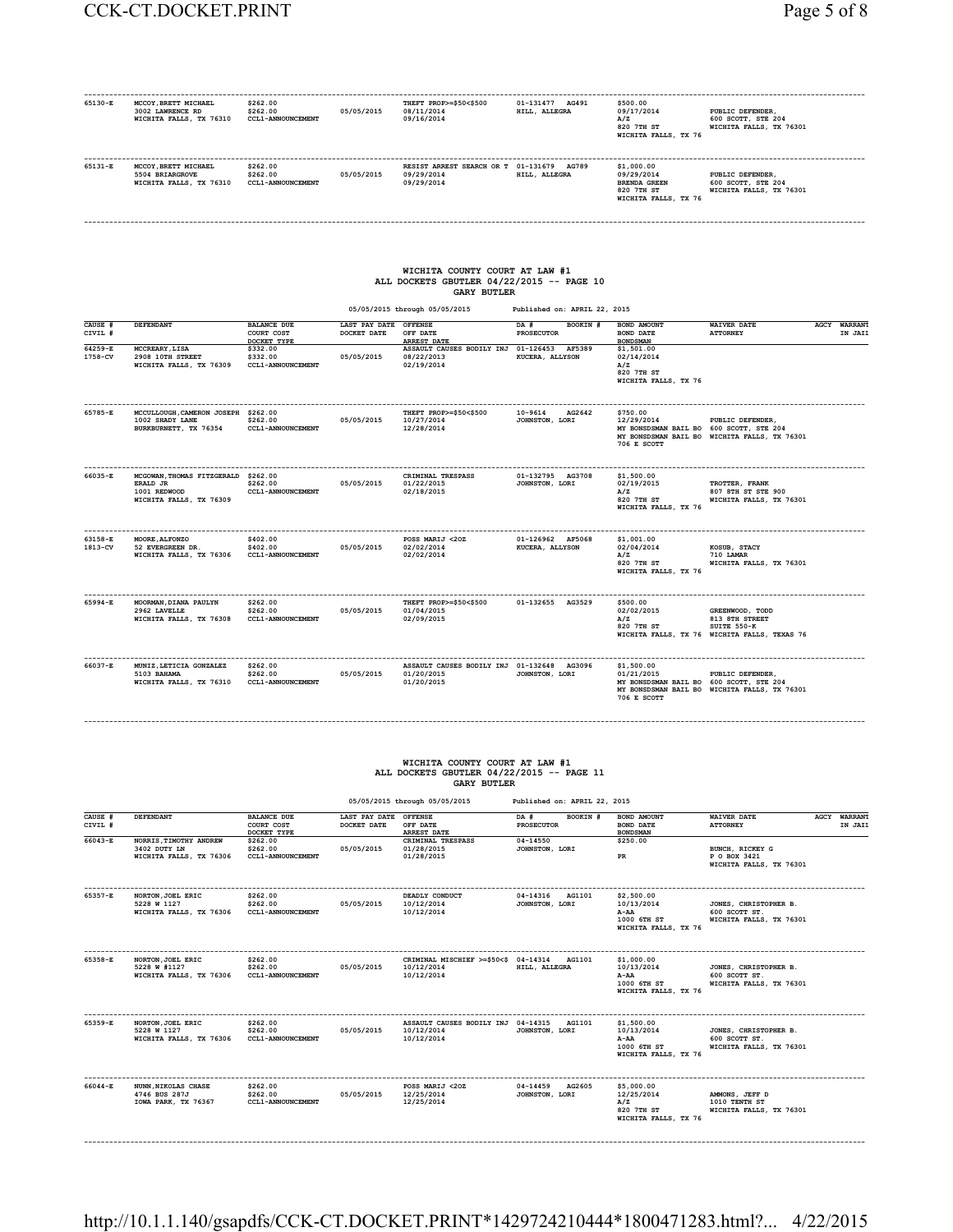| 35834-E | ORDUNO, TONI ANN<br>3135 5TH ST<br>WICHITA FALLS, TX 76301 | \$257.00<br>\$257.00<br><b>CCL1-ARRAIGNMENT</b> | 05/05/2015 | THEFT PROP>=\$20<\$500 BY C 11-9937<br>07/02/2004 | MITCHELL, RICHARD | \$750.00<br>03/03/2015<br>820 7TH ST | SYCK, REBEKAH<br>3808 KEMP BLVD STE B #1<br>WICHITA FALLS, TX 76308 |
|---------|------------------------------------------------------------|-------------------------------------------------|------------|---------------------------------------------------|-------------------|--------------------------------------|---------------------------------------------------------------------|
|         |                                                            |                                                 |            |                                                   |                   | WICHITA FALLS, TX 76                 |                                                                     |

**------------------------------------------------------------------------------------------------------------------------------------------------------------------------------------------**

### **WICHITA COUNTY COURT AT LAW #1 ALL DOCKETS GBUTLER 04/22/2015 -- PAGE 12 GARY BUTLER**

 **05/05/2015 through 05/05/2015 Published on: APRIL 22, 2015**

| CAUSE #<br>CIVIL # | DEFENDANT                                                                 | <b>BALANCE DUE</b><br>COURT COST<br>DOCKET TYPE  | LAST PAY DATE<br>DOCKET DATE | <b>OFFENSE</b><br>OFF DATE<br><b>ARREST DATE</b>              | DA #<br>BOOKIN #<br><b>PROSECUTOR</b> | <b>BOND AMOUNT</b><br><b>BOND DATE</b><br><b>BONDSMAN</b>                          | <b>WAIVER DATE</b><br><b>ATTORNEY</b>                                     | <b>AGCY WARRANT</b><br>IN JAII |
|--------------------|---------------------------------------------------------------------------|--------------------------------------------------|------------------------------|---------------------------------------------------------------|---------------------------------------|------------------------------------------------------------------------------------|---------------------------------------------------------------------------|--------------------------------|
| 66039-E            | ORTIZ.BEATRIZ HERNANEDZ<br>609 SUNSET<br>WICHITA FALLS, TX 76301          | \$262.00<br>\$262.00<br><b>CCL1-ANNOUNCEMENT</b> | 05/05/2015                   | THEFT PROP>=\$50<\$500<br>01/12/2015<br>01/12/2015            | 01-132632<br>AG2908<br>JOHNSTON, LORI | \$750.00<br>01/13/2015<br>A/Z<br>820 7TH ST<br>WICHITA FALLS, TX 76                | HOOVER, BENJAMIN E.<br>1401 Holliday, Suite 42<br>WICHITA FALLS, TX 76301 |                                |
| 66041-E            | PANDO, MICHAEL ANTHONY<br>2749 ROANKE<br>WICHITA FALLS, TX 76306          | \$262.00<br>\$262.00<br><b>CCL1-ANNOUNCEMENT</b> | 05/05/2015                   | THEFT PROP>=\$500<\$1,500<br>07/16/2014<br>01/20/2015         | 01-131081 AG3079<br>JOHNSTON, LORI    | \$1,000.00<br>01/20/2015<br>A/Z<br>820 7TH ST<br>WICHITA FALLS, TX 76              | JONES, CHRISTOPHER B.<br>600 SCOTT ST.<br>WICHITA FALLS, TX 76301         |                                |
| 66016-E            | PICKINS, JERRY LEE<br>1109 EAST SCOTT<br>WICHITA FALLS, TX 76301          | \$262.00<br>\$262.00<br><b>CCL1-ANNOUNCEMENT</b> | 05/05/2015                   | POSS DANGEROUS DRUG<br>01/27/2015<br>01/27/2015               | 04-14530<br>AG3237                    | \$1,500,00<br>02/13/2015<br>PR                                                     | PUBLIC DEFENDER.<br>600 SCOTT, STE 204<br>WICHITA FALLS, TX 76301         |                                |
| 64988-E            | RANDOLPH, JAMES WILLIE<br>5522 PROFESSIONAL DR<br>WICHITA FALLS, TX 76302 | \$262.00<br>\$262.00<br><b>CCL1-ANNOUNCEMENT</b> | 05/05/2015                   | THEFT PROP>=\$50<\$500<br>04/09/2014<br>09/14/2014            | 01-130080 AG449<br>JOHNSTON, LORI     | \$750.00<br>09/23/2014<br>PR                                                       |                                                                           |                                |
| 65090-E            | RETCHLESS, LARISSA<br>1616 LUCILE<br>WICHITA FALLS, TX 76301              | \$332.00<br>\$332.00<br><b>CCL1-ANNOUNCEMENT</b> | 05/05/2015                   | POSS MARIJ <20Z<br>09/27/2014<br>09/27/2014                   | 01-130410 AG758<br>JOHNSTON, LORI     | \$500.00<br>10/07/2014<br>PR                                                       |                                                                           |                                |
| 63250-E<br>1717-CV | RICHARDSON, DAN JR<br>2731 TEXAS<br>WICHITA FALLS, TX 76306               | \$377.00<br>\$377.00<br><b>CCL1-ANNOUNCEMENT</b> | 05/05/2015                   | DRIVING WHILE INTOXICATED 10-9329<br>03/09/2014<br>03/09/2014 | AF5826<br>HONEY, VICTORIA             | \$1,501.00<br>03/09/2014<br>SMITH ENTERPRISES<br>1703 BOWIE ST<br>VERNON, TX 76384 | MERKLE, GREG<br>1407 9TH STREET<br>WICHITA FALLS, TEXAS 76                |                                |
| $56268 - E$        | ROBERTS, TROYNETTE<br>2817 BIRMINGHAM AVE<br>DALLAS, TX 75216             | \$257.00<br>\$257.00<br><b>CCL1-ANNOUNCEMENT</b> | 05/05/2015                   | CRIMINAL TRESPASS<br>12/07/2011<br>12/07/2011                 | 01-119174 AD5958<br>MITCHELL, RICHARD | \$1,500.00<br>12/08/2011<br>PR                                                     |                                                                           | И                              |

### **WICHITA COUNTY COURT AT LAW #1 ALL DOCKETS GBUTLER 04/22/2015 -- PAGE 13 GARY BUTLER**

**------------------------------------------------------------------------------------------------------------------------------------------------------------------------------------------**

|                        | 05/05/2015 through 05/05/2015<br>Published on: APRIL 22, 2015         |                                                  |                                      |                                                                        |                                       |                                                                                             |                                                                                                                 |  |                                |  |  |  |
|------------------------|-----------------------------------------------------------------------|--------------------------------------------------|--------------------------------------|------------------------------------------------------------------------|---------------------------------------|---------------------------------------------------------------------------------------------|-----------------------------------------------------------------------------------------------------------------|--|--------------------------------|--|--|--|
| CAUSE #<br>CIVIL #     | <b>DEFENDANT</b>                                                      | <b>BALANCE DUE</b><br>COURT COST<br>DOCKET TYPE  | LAST PAY DATE OFFENSE<br>DOCKET DATE | OFF DATE<br><b>ARREST DATE</b>                                         | BOOKIN #<br>DA #<br><b>PROSECUTOR</b> | BOND AMOUNT<br><b>BOND DATE</b><br><b>BONDSMAN</b>                                          | <b>WAIVER DATE</b><br><b>ATTORNEY</b>                                                                           |  | <b>AGCY WARRANT</b><br>IN JAIL |  |  |  |
| $64297 - E$<br>1787-CV | SAMPLEY III, ROGER DALE<br>9184 HWY 258 WEST<br>ELECTRA, TX 76360     | \$402.00<br>\$402.00<br><b>CCL1-ANNOUNCEMENT</b> | 05/05/2015                           | CRIMINAL TRESPASS<br>06/28/2014<br>06/28/2014                          | 01-130803 AF8498<br>HONEY, VICTORIA   | \$1.001.00<br>06/29/2014<br>A/Z<br>820 7TH ST<br>WICHITA FALLS, TX 76                       | PUBLIC DEFENDER,<br>600 SCOTT, STE 204<br>WICHITA FALLS, TX 76301                                               |  |                                |  |  |  |
| 54098-E                | SANCHEZ, LORENZO MIGUEL<br>1506 N. 7TH ST.<br>WICHITA FALLS, TX 76301 | \$838.00<br>\$279.00<br><b>CCL1-PROMISE PLEA</b> | 05/10/2013<br>05/05/2015             | VIOL COURT ORDER ENJ ORGA 01-116414 AD258<br>04/01/2011<br>04/01/2011  | ELLZEY, JONATHAN                      | \$5,005.00<br>04/02/2011<br>MOM'S BAIL BONDS<br>916 9TH STREET, STE<br>WICHITA FALLS, TX 76 | MCKNIGHT, JEFF<br>900 8TH STREET, SUITE 31<br>WICHITA FALLS, TEXAS 76                                           |  |                                |  |  |  |
| 63022-E                | SANCHEZ, LORENZO MIGUEL<br>1506 N 7TH<br>WICHITA FALLS, TX 76306      | \$262.00<br>\$262.00<br><b>CCL1-PROMISE PLEA</b> | 05/05/2015                           | VIOL COURT ORDER ENJ ORGA 01-126882 AF4376<br>01/09/2014<br>01/09/2014 | HONEY, VICTORIA                       | \$2,500.00<br>01/09/2014<br>PR                                                              | MCKNIGHT, JEFF<br>900 8TH STREET, SUITE 31<br>WICHITA FALLS, TEXAS 76                                           |  |                                |  |  |  |
| 65922-E                | SANCHEZ, LORENZO MIGUEL<br>1506 N 7TH<br>WICHITA FALLS, TX 76306      | \$262.00<br>\$262.00<br><b>CCL1-PROMISE PLEA</b> | 05/05/2015                           | VIOL COURT ORDER ENJ ORGA 01-130600 AG2913<br>01/02/2015<br>01/12/2015 | JOHNSTON, LORI                        | \$20,000.00<br>01/14/2015<br>A/Z<br>820 7TH ST<br>WICHITA FALLS, TX 76                      | MCKNIGHT, JEFF<br>900 8TH STREET, SUITE 31<br>WICHITA FALLS, TEXAS 76                                           |  |                                |  |  |  |
| 65923-E                | SANCHEZ, LORENZO MIGUEL<br>1506 N 7TH<br>WICHITA FALLS, TX 76306      | \$262.00<br>\$262.00<br><b>CCL1-PROMISE PLEA</b> | 05/05/2015                           | VIOL COURT ORDER ENJ ORGA 01-130536 AG2405<br>11/23/2014<br>12/13/2014 | JOHNSTON, LORI                        | \$4,850.00<br>12/14/2014<br>916 9TH STREET, STE                                             | MCKNIGHT, JEFF<br>FALLS TOWNE BAIL BON 900 8TH STREET. SUITE 31<br>FALLS TOWNE BAIL BON WICHITA FALLS, TEXAS 76 |  |                                |  |  |  |
| 63023-E                | SANCHEZ, NATHAN FELIX<br>1314 FILLMORE<br>WICHITA FALLS, TX 76301     | \$262.00<br>\$262.00<br><b>CCL1-ANNOUNCEMENT</b> | 05/05/2015                           | THEFT PROP>=\$50<\$500<br>01/15/2014<br>01/15/2014                     | 01-128298 AF4576<br>HONEY, VICTORIA   | \$1,000.00<br><b>PR</b>                                                                     | KOSUB, STACY<br>710 LAMAR<br>WICHITA FALLS, TX 76301                                                            |  |                                |  |  |  |

http://10.1.1.140/gsapdfs/CCK-CT.DOCKET.PRINT\*1429724210444\*1800471283.html?... 4/22/2015

**------------------------------------------------------------------------------------------------------------------------------------------------------------------------------------------**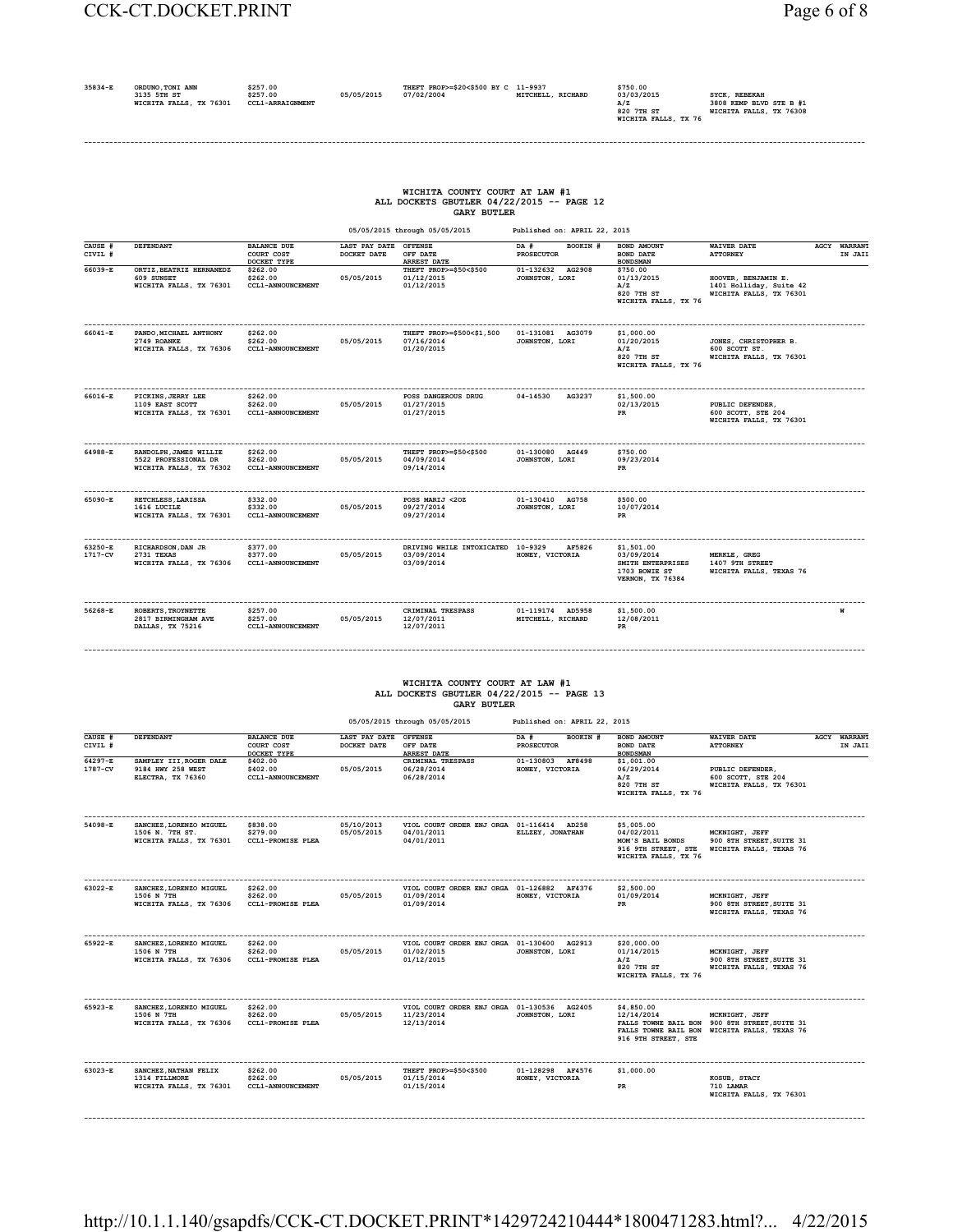#### **WICHITA COUNTY COURT AT LAW #1 ALL DOCKETS GBUTLER 04/22/2015 -- PAGE 14 GARY BUTLER**

 **05/05/2015 through 05/05/2015 Published on: APRIL 22, 2015 CAUSE # DEFENDANT BALANCE DUE LAST PAY DATE OFFENSE DA # BOOKIN # BOND AMOUNT WAIVER DATE AGCY WARRANT CIVIL # COURT COST DOCKET DATE OFF DATE PROSECUTOR BOND DATE ATTORNEY IN JAIL DOCKET TYPE ARREST DATE BONDSMAN 66050-E SCHOLL,EVAN JACK \$262.00 POSS MARIJ <2OZ 01-130631 AG2701 \$2,500.00**  3303 ARTHUR \$262.00 05/05/2015 12/31/2014 JOHNSTON, LORI 01/01/2015 BARBER MARK DIRE DEARBER ARKE ARK<br>**WICHITA FALLS, TX 76308 CCL1-ANNOUNCEMENT 12/31/2014** 12/31/2014 **BARBER, MARK<br>1101 SCOTT AVE., STE. 1<br>WICHITA FALLS, TX 76301 ------------------------------------------------------------------------------------------------------------------------------------------------------------------------------------------ 66051-E SCOTT,TYLER WADE \$262.00 ASSAULT CAUSES BODILY INJ 01-132635 AG2991 \$3,000.00 101 A EAST CAROLINA \$262.00 05/05/2015 01/15/2015 JOHNSTON, LORI 02/08/2015 VALVERDE, MICHAEL A. WICHITA FALLS, TX 76306 CCL1-ANNOUNCEMENT 01/15/2015 PR SUITE 500 901 INDIANA WICHITA FALLS, TX 76301 ------------------------------------------------------------------------------------------------------------------------------------------------------------------------------------------ 55670-E SELLERS,TARA MARIE \$327.00 THEFT PROP<\$50 W/PREV CON 10-8490 AD3281 \$1,001.00 310 WALKER ST \$327.00 05/05/2015 08/08/2011 BATES, ANTHONY 11/07/2011 PUBLIC DEFENDER, HEAVENER, OK 74937 CCL1-ANNOUNCEMENT 08/08/2011 A/Z 600 SCOTT, STE 204 820 7TH ST WICHITA FALLS, TX 76301 A/Z**<br>**820 7TH ST<br>WICHITA FALLS, TX 76 ------------------------------------------------------------------------------------------------------------------------------------------------------------------------------------------ 59984-E SEPULVEDA,ANN MARIE \$169.00 02/02/2015 THEFT PROP>=\$20<\$500 BY C 01-123160 AE7290 \$505.00 211 LANSER \$344.00 05/05/2015 02/15/2013 BATES, ANTHONY 03/21/2013 PUBLIC DEFENDER, WICHITA FALLS, TX 76306 CCL1-ANNOUNCEMENT 03/21/2013 A/Z 600 SCOTT, STE 204 820 7TH ST WICHITA FALLS, TX 76301 WICHITA FALLS, TX 76 ------------------------------------------------------------------------------------------------------------------------------------------------------------------------------------------ 65849-E SMITH,WILLIAM EUGENE \$262.00 CRUELTY TO NON-LIVESTOCK 04-14263 AG1262 \$1,000.00 1742 CAMERON \$262.00 05/05/2015 09/18/2014 JOHNSTON, LORI 10/21/2014 PUBLIC DEFENDER, WICHITA FALLS, TX 76301 CCL1-ANNOUNCEMENT 10/20/2014 A/Z 600 SCOTT, STE 204 820 7TH ST WICHITA FALLS, TX 76301 M/Z**<br>**820 7TH ST<br>WICHITA FALLS, TX 76 ------------------------------------------------------------------------------------------------------------------------------------------------------------------------------------------ 64319-E STEVENS,SHANNON COLE \$262.00 THEFT PROP>=\$50<\$500 01-130844 AF8559 \$750.00 4106 SEYMOUR RD \$262.00 05/05/2015 07/01/2014 HILL, ALLEGRA 07/02/2014 MERKLE, GREG WICHITA FALLS, TX 76309 CCL1-ANNOUNCEMENT 07/01/2014 PR 1407 9TH STREET WICHITA FALLS, TEXAS 76**

#### **WICHITA COUNTY COURT AT LAW #1 ALL DOCKETS GBUTLER 04/22/2015 -- PAGE 15 GARY BUTLER**

**------------------------------------------------------------------------------------------------------------------------------------------------------------------------------------------**

|                    |                                                                                                  |                                                  |                                      | 05/05/2015 through 05/05/2015                                   | Published on: APRIL 22, 2015            |                                                                         |                                                                                                        |                                |
|--------------------|--------------------------------------------------------------------------------------------------|--------------------------------------------------|--------------------------------------|-----------------------------------------------------------------|-----------------------------------------|-------------------------------------------------------------------------|--------------------------------------------------------------------------------------------------------|--------------------------------|
| CAUSE #<br>CIVIL # | DEFENDANT                                                                                        | <b>BALANCE DUE</b><br>COURT COST<br>DOCKET TYPE  | LAST PAY DATE OFFENSE<br>DOCKET DATE | OFF DATE<br>ARREST DATE                                         | DA #<br>BOOKIN #<br><b>PROSECUTOR</b>   | BOND AMOUNT<br><b>BOND DATE</b><br><b>BONDSMAN</b>                      | <b>WAIVER DATE</b><br><b>ATTORNEY</b>                                                                  | <b>AGCY WARRANT</b><br>IN JAII |
| 64780-E            | TENNEY, SHANNON KAY<br>1207 BISHOP<br>BURKBURNETT, TX 76354                                      | \$262.00<br>\$262.00<br><b>CCL1-ANNOUNCEMENT</b> | 05/05/2015                           | THEFT PROP>=\$20<\$500 BY C 50-1252<br>03/16/2013<br>08/29/2014 | AG134<br>JOHNSTON, LORI                 | \$250.00<br>08/30/2014<br>A/Z<br>820 7TH ST<br>WICHITA FALLS, TX 76     | STREICH, RYAN M<br>900 8TH STREET SUITE 81<br>WICHITA FALLS, TX 76301                                  |                                |
| 66055-E            | TINSLEY, BRAXTON DANE<br>3812 LEMMON DR<br>DALLAS, TX 75219                                      | \$262.00<br>\$262.00<br><b>CCL1-ANNOUNCEMENT</b> | 05/05/2015                           | POSS MARIJ <20Z<br>10/04/2014<br>10/04/2014                     | 04-14291<br>AG930<br>JOHNSTON, LORI     | \$750.00<br>10/05/2014<br>A/Z<br>820 7TH ST                             | LANE, EDWARD<br>1101 SCOTT ST., STE. 21<br>P.O. BOX 21<br>WICHITA FALLS, TX 76 WICHITA FALLS, TX 76301 |                                |
| 66056-E            | <b>UDDIN, AZHAR SAKHA</b><br>2001 A DEN RD APT 214<br>FORT WORTH, TX 76116                       | \$262.00<br>\$262.00<br><b>CCL1-ANNOUNCEMENT</b> | 05/05/2015                           | POSS MARIJ <20Z<br>01/18/2015<br>01/18/2015                     | $07 - 9710$<br>AG3047<br>JOHNSTON, LORI | \$750.00<br>01/19/2015<br>A/Z<br>820 7TH ST<br>WICHITA FALLS, TX 76     | TROTTER, FRANK<br>807 8TH ST STE 900<br>WICHITA FALLS, TX 76301                                        |                                |
| 66117-E            | VELASQUEZ, MICHAEL CHRISTO \$377.00<br><b>RISTOPHER</b><br>310 LEE ST<br>WICHITA FALLS, TX 76301 | \$377.00<br><b>CCL1-ANNOUNCEMENT</b>             | 05/05/2015                           | DRIVING WHILE INTOXICATED 04-14382<br>11/15/2014<br>11/15/2014  | AG1844<br>HILL, ALLEGRA                 | \$750.00<br>11/16/2014<br>PR                                            | PUBLIC DEFENDER,<br>600 SCOTT, STE 204<br>WICHITA FALLS, TX 76301                                      |                                |
| 66118-E            | VELASQUEZ, MICHAEL CHRISTO \$262.00<br><b>RISTOPHER</b><br>310 LEE ST<br>WICHITA FALLS, TX 76301 | \$262.00<br><b>CCL1-ANNOUNCEMENT</b>             | 05/05/2015                           | POSS MARIJ <20Z<br>11/15/2014<br>11/15/2014                     | 04-14383 AG1844<br>HILL, ALLEGRA        | \$750.00<br>11/16/2014<br>PR                                            | PUBLIC DEFENDER,<br>600 SCOTT, STE 204<br>WICHITA FALLS, TX 76301                                      |                                |
| 64884-E<br>1830-CV | VILLEGAS-CANTU, JUAN CARLO \$332.00<br>CARLOS<br>1633 BEST<br>WICHITA FALLS, TX 76301            | \$332.00<br><b>CCL1-ANNOUNCEMENT</b>             | 05/05/2015                           | POSS MARIJ <20Z<br>08/17/2014<br>08/17/2014                     | 01-130310 AF9758<br>HILL, ALLEGRA       | \$1,001.00<br>08/17/2014<br>A-AA<br>1000 6TH ST<br>WICHITA FALLS, TX 76 | SANDERS, DEAN<br>2113 KELL BLVD E<br>WICHITA FALLS, TEXAS 76                                           |                                |

 **WICHITA COUNTY COURT AT LAW #1 ALL DOCKETS GBUTLER 04/22/2015 -- PAGE 16 GARY BUTLER**

**------------------------------------------------------------------------------------------------------------------------------------------------------------------------------------------**

 **05/05/2015 through 05/05/2015 Published on: APRIL 22, 2015**

http://10.1.1.140/gsapdfs/CCK-CT.DOCKET.PRINT\*1429724210444\*1800471283.html?... 4/22/2015